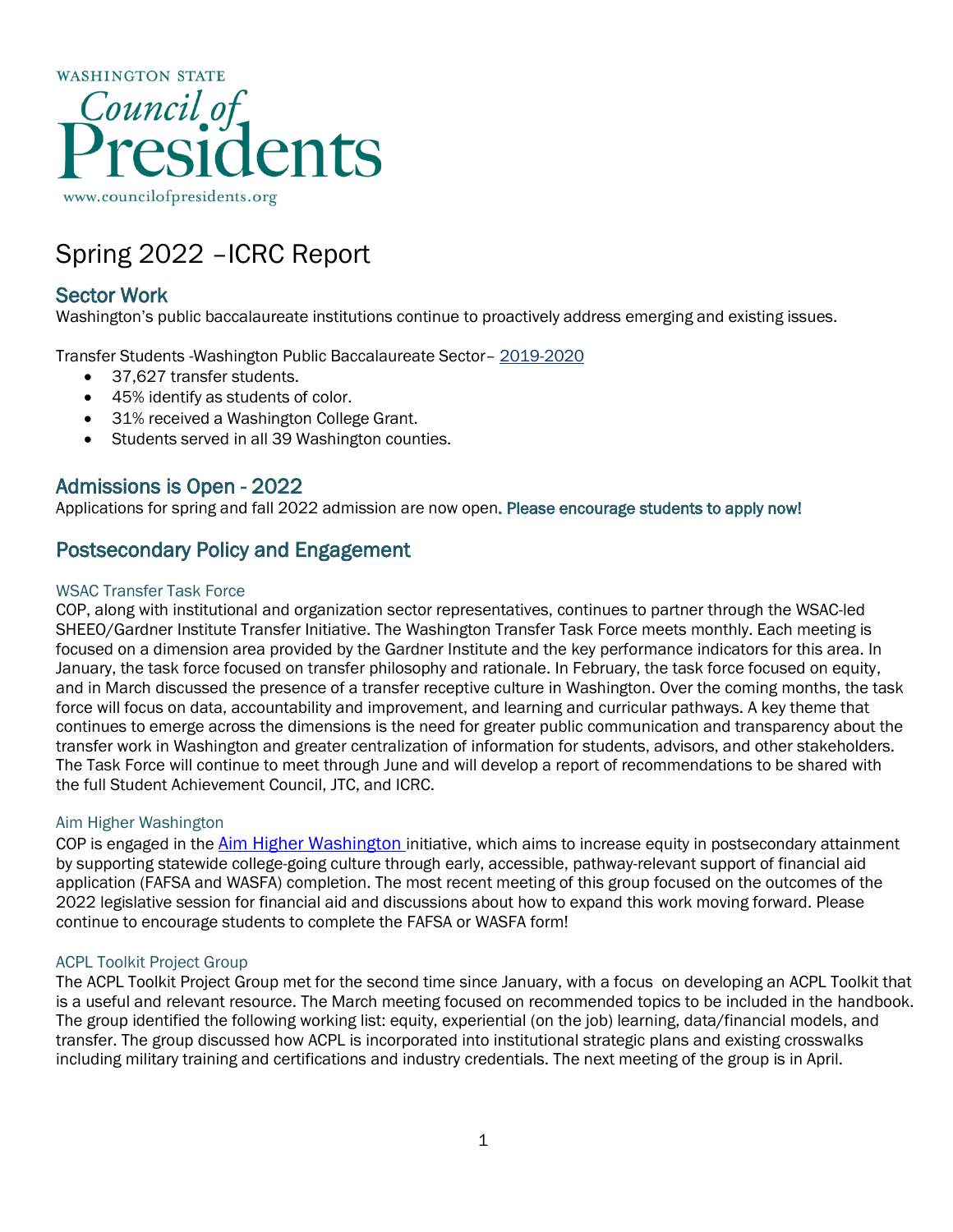# K-12 Transitions to College

#### Guaranteed Admission Program

In January, the current participating campuses, along with UW Tacoma and UW Bothell, began discussions regarding the 2022-23 academic year. Over a series of meetings, the group has reflected on the current year, identified areas for improvement (e.g., centralization and standardization) and discussed what reframing/restructuring is required moving forward. Discussions continue to be ongoing as we prepare for 2022-23 though the expectation is to learn from the current pilot and pivot in the future to be more intentional about increasing the college-going culture to our sector in this work.

#### Dual Credit

- *Dual Credit Summary.* In January 2021, COP released a *[Dual Credit Summary](https://councilofpresidents.org/wp-content/uploads/2021/12/Dual_Credit_Report.pdf)* report that provides a full explanation of each dual credit program in our state, as well as outreach and work for Washington's public baccalaureate sector around dual credit.
- *Dual Credit Joint Events*. Representatives from SBCTC, ICW, COP, OSPI, and WA Council met in January to plan for dual credit-focused events for the remainder of 2022. Together, we will host a series of sessions focused on Dual Credit 101. The focus is to build a foundation of understanding about dual credit in Washington and create ashared learning community. This is in direct response to requests from the field as colleges and universities and districts continue to experience staff changes. Upcoming dates and times are below, details will follow. Two sessions have already taken place with over 170 participants across both sessions. In the fall, we are planning to host a series of webinars that focus on a deeper dive into each of Washington's six dual credit programs. Finally, we are beginning work to plan for 2023 events.
	- o Dual Credit 101 Sessions
		- April 12, 12:00-1:00 p.m.
		- April 27, 12:00-1:00 p.m.
- *Dual Credit – National Engagement*. COP continues to participate as an ambassador for the [College in the High](https://www.collegeinhighschool.org/)  [School \(CiHS\) Alliance](https://www.collegeinhighschool.org/) and in the monthly meetings of the CHSA Peer Learning Network. Each month institutional and state leaders meet to discuss dual enrollment topics. In January, the group focused on JFF's The Big Blur: An Argument for Erasing the Boundaries Between High School, College, and Careers —and Creating One New System That Works for Everyone. In February, the topic *was Promoting Cross-State Collaboration on Dual Enrollment Policy Among Agencies* and Stakeholders and in March, *State Approaches to Funding Dual Enrollment Programs*

#### Mastery-Based Learning

In 2022, COP will participate in the State Board of Education-led Washington State Mastery-based Learning Collaborative (MBLC). The purpose of the MBLC is to identify best practices for implementing Mastery-based Learning (MBL), identify sample tools for educators using a MBL approach, and offer professional learning to in-service educators, including teachers, principals, and counselors. The project's overarching goal is to inform future policy by helping decision makers better understand what quality MBL looks like, how long it takes to implement, and what resources are necessary.

#### Modernizing Algebra II, Office of the Superintendent of Instruction

Since June, OSPI has engaged in developing a modernized Algebra II course to pilot in the 2022-23 school year. To inform this work, COP convened institutional academic leads, faculty, and admissions directors to proactively engage in providing feedback about the content of the proposed course and addressing admission, placement, and other topics. In February, COP, SBCTC, and OSPI staff met again to discuss feedback to the proposed course from each sector. In late March, public baccalaureate admission directors and math placement leads will each meet with OSPI to review the proposed new course.